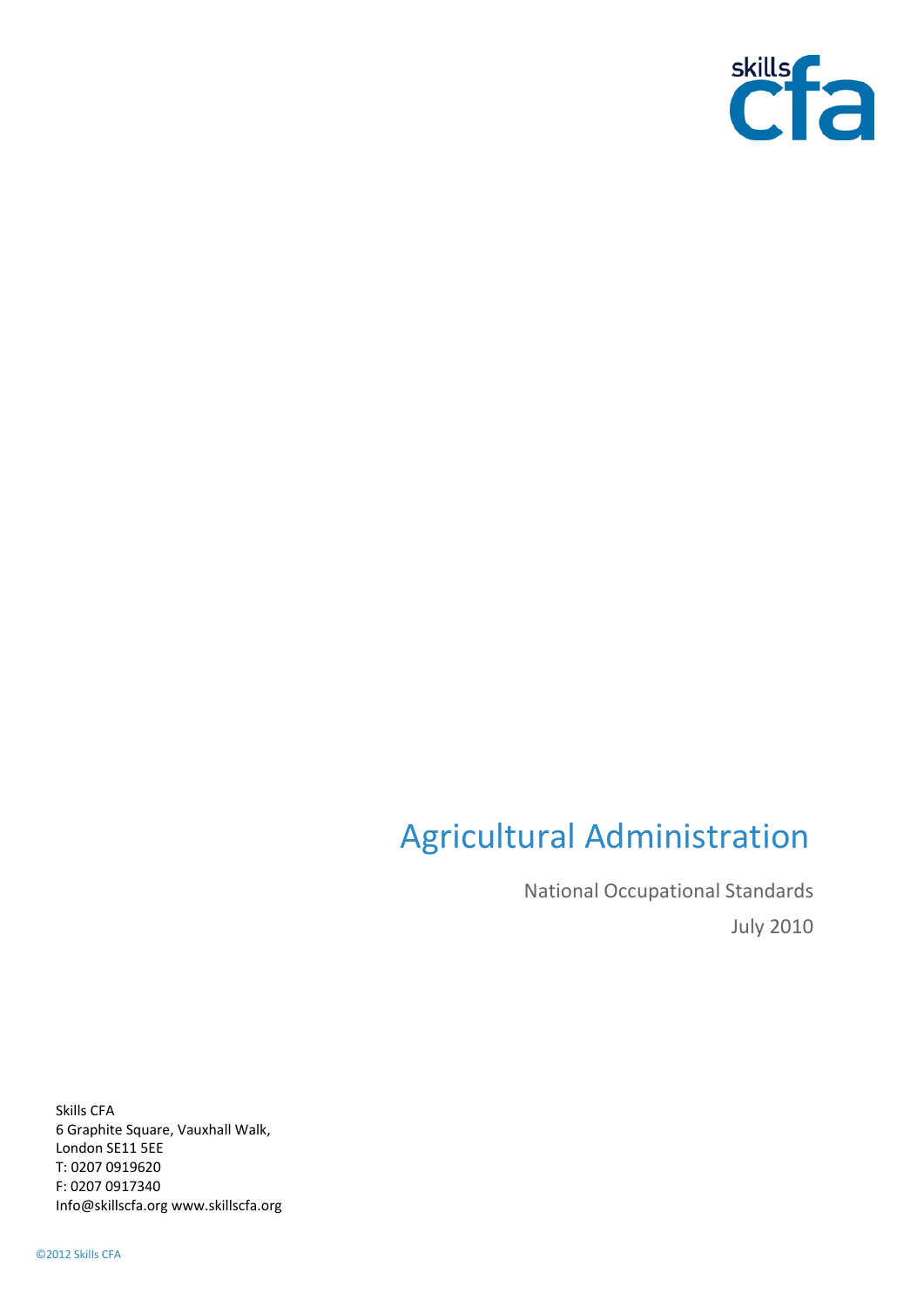

# **Contents**

| No.      | <b>NOS Title</b>                                 | Page No. |
|----------|--------------------------------------------------|----------|
|          | $CFAA4121$   Administer agricultural records     |          |
| CFAAA122 | Make agricultural returns, applicants and claims |          |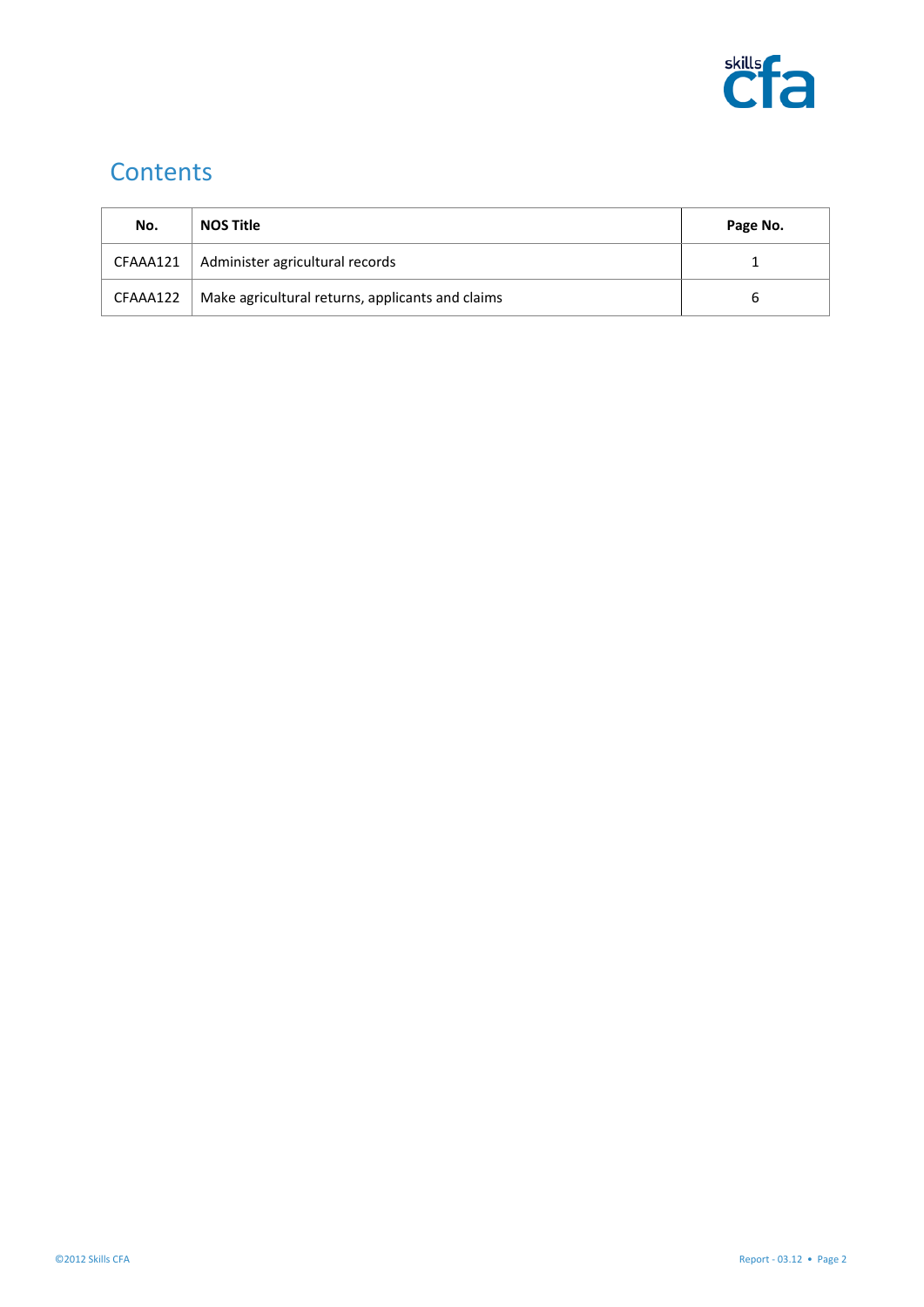# CFAAA121 Administer agricultural records



**Overview** Record and update agricultural data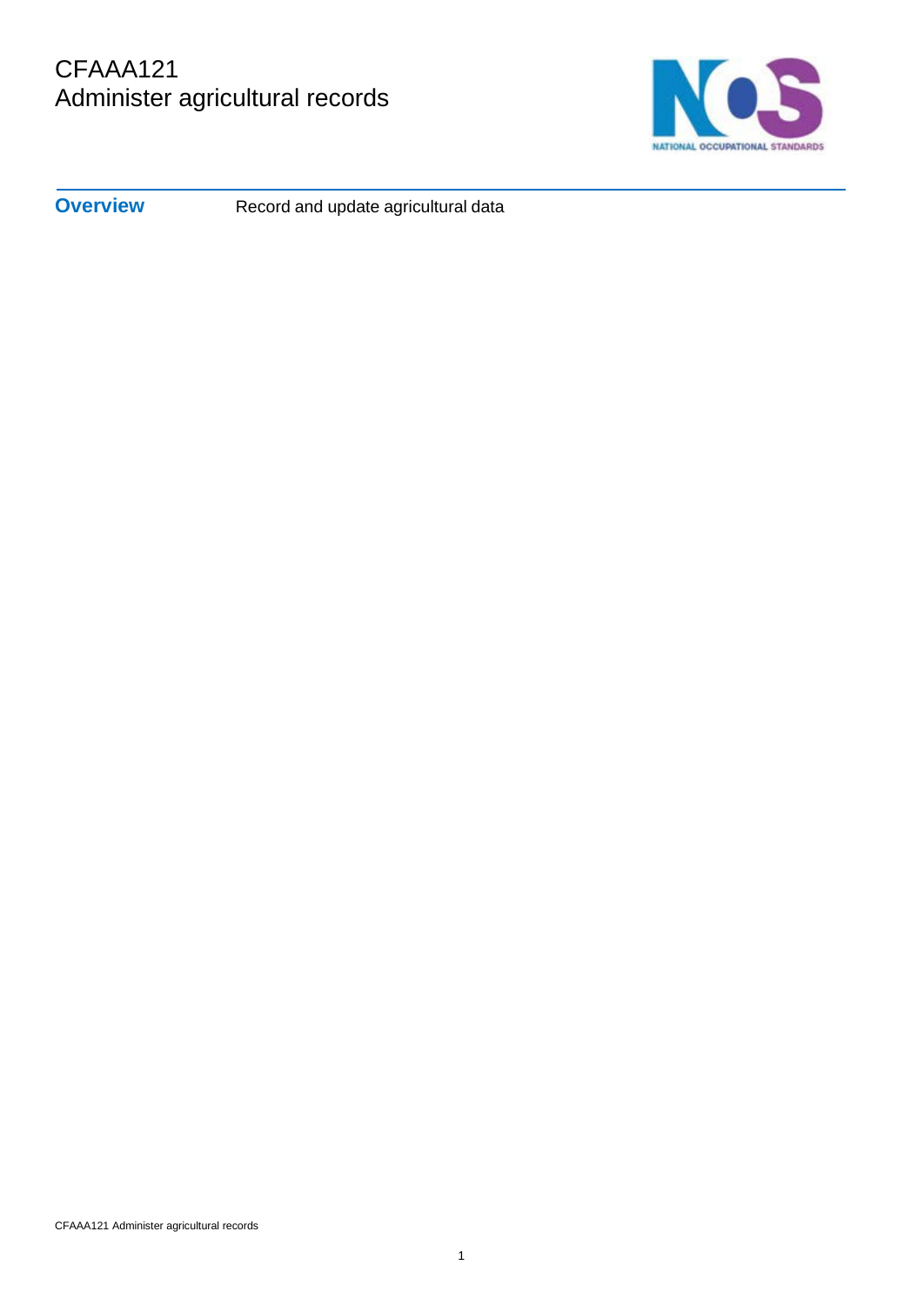## CFAAA121 Administer agricultural records

#### **Performance criteria**

| You must be able to: | Input and maintain records |                                                                    |  |
|----------------------|----------------------------|--------------------------------------------------------------------|--|
|                      | P <sub>1</sub>             | gather accurate data from relevant sources and within              |  |
|                      |                            | required timescales                                                |  |
|                      | P <sub>2</sub>             | record data in line with the legal requirements and those of       |  |
|                      |                            | external agencies                                                  |  |
|                      | P <sub>3</sub>             | check that records are complete, requesting missing information    |  |
|                      |                            | as appropriate                                                     |  |
|                      | P4                         | keep records up to date                                            |  |
|                      | P <sub>5</sub>             | reconcile data with that held by external agencies, where required |  |
|                      | P <sub>6</sub>             | submit data to external agencies in necessary timescales           |  |
|                      | P7                         | make sure other people understand how the data is recorded and how |  |
|                      |                            | to access it                                                       |  |
|                      | P8                         | store records securely and confidentially                          |  |
|                      |                            |                                                                    |  |
|                      |                            | <b>Produce reports</b>                                             |  |
| You must be able to: | P <sub>9</sub>             | analyse data to produce management reports as requested            |  |

P10 present reports in an appropriate format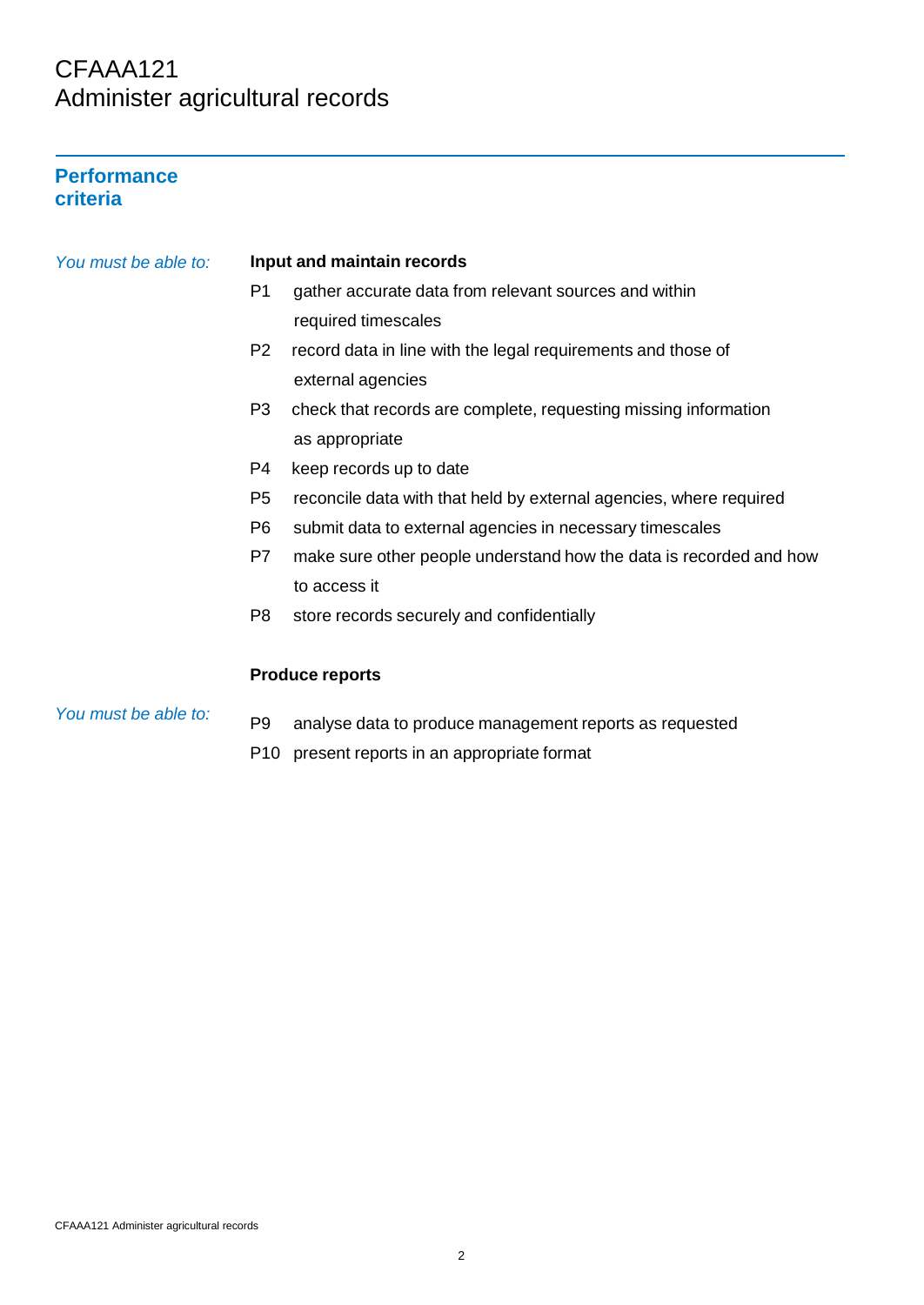# CFAAA121 Administer agricultural records

## **Knowledge and understanding**

| You need to know and | K <sub>1</sub>  | the administrative services that you are responsible for                   |
|----------------------|-----------------|----------------------------------------------------------------------------|
| understand:          | K <sub>2</sub>  | the policies, procedures and constraints that affect administration in     |
|                      |                 | your area of work                                                          |
|                      | K <sub>3</sub>  | the legislation and regulations that apply to your area of work            |
|                      | K4              | the external agencies that operate in your area of work and their          |
|                      |                 | requirements for record keeping (e.g. statutory livestock records,         |
|                      |                 | livestock movement records, veterinary and medicine records,               |
|                      |                 | livestock production/breeding records, statutory crop records, crop        |
|                      |                 | production records, horticultural records, cross-compliance records)       |
|                      | K <sub>5</sub>  | the manual and computerised records that you are required to keep          |
|                      |                 | and how to keep them                                                       |
|                      | K <sub>6</sub>  | how to use appropriate software for the recording and processing           |
|                      |                 | of information                                                             |
|                      | K7              | what data is needed for a range of types of records in agricultural        |
|                      |                 | contexts (e.g. arable, dairy, beef, sheep, pigs or poultry,                |
|                      |                 | horticulture), and why                                                     |
|                      | K <sub>8</sub>  | the assurance schemes that exist for your area of work and the             |
|                      |                 | records required for these                                                 |
|                      | K <sub>9</sub>  | how to keep up to date with changing requirements in your area of work     |
|                      | K <sub>10</sub> | how to ensure the data gathered is accurate                                |
|                      | K11             | how to reconcile data with that held by external agencies and              |
|                      |                 | the potential consequences of not doing so                                 |
|                      |                 | K12 the timescales within which the data must be collected and submitted   |
|                      |                 | K13 how to communicate with others to ensure that they can access          |
|                      |                 | records                                                                    |
|                      |                 | K14 how to store records securely and maintain confidentiality             |
|                      |                 | K15 the types of reports that might be requested and how to analyse the    |
|                      |                 | data to produce them                                                       |
|                      |                 | K16 the range of formats that can be used for reports and when to use them |
|                      |                 |                                                                            |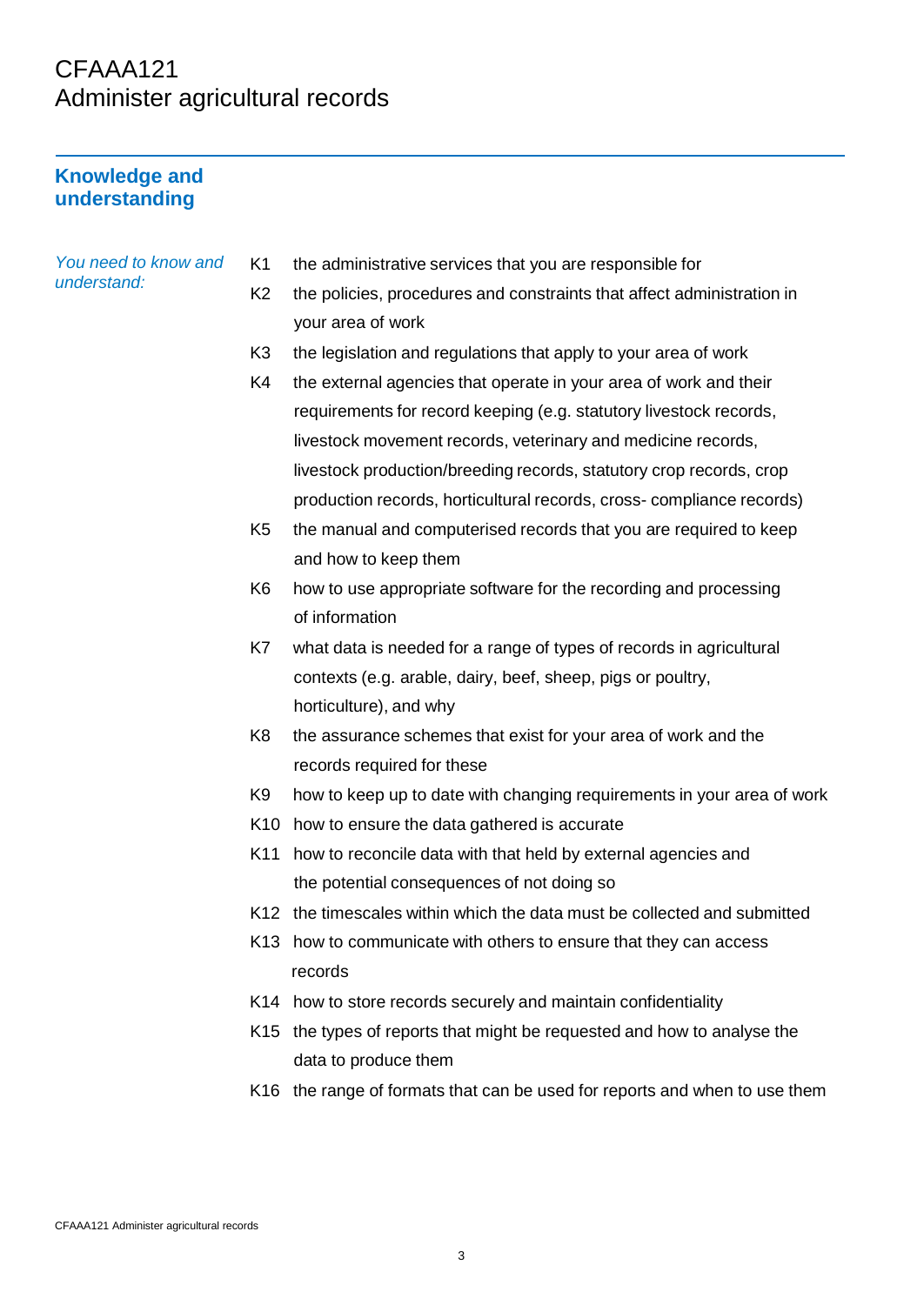## CFAAA121

# Administer agricultural records

**Skills** Organising Problem solving **Checking** Analysing **Communicating** 

**Links to other NOS** CFAAA122: Make agricultural returns, applications and claims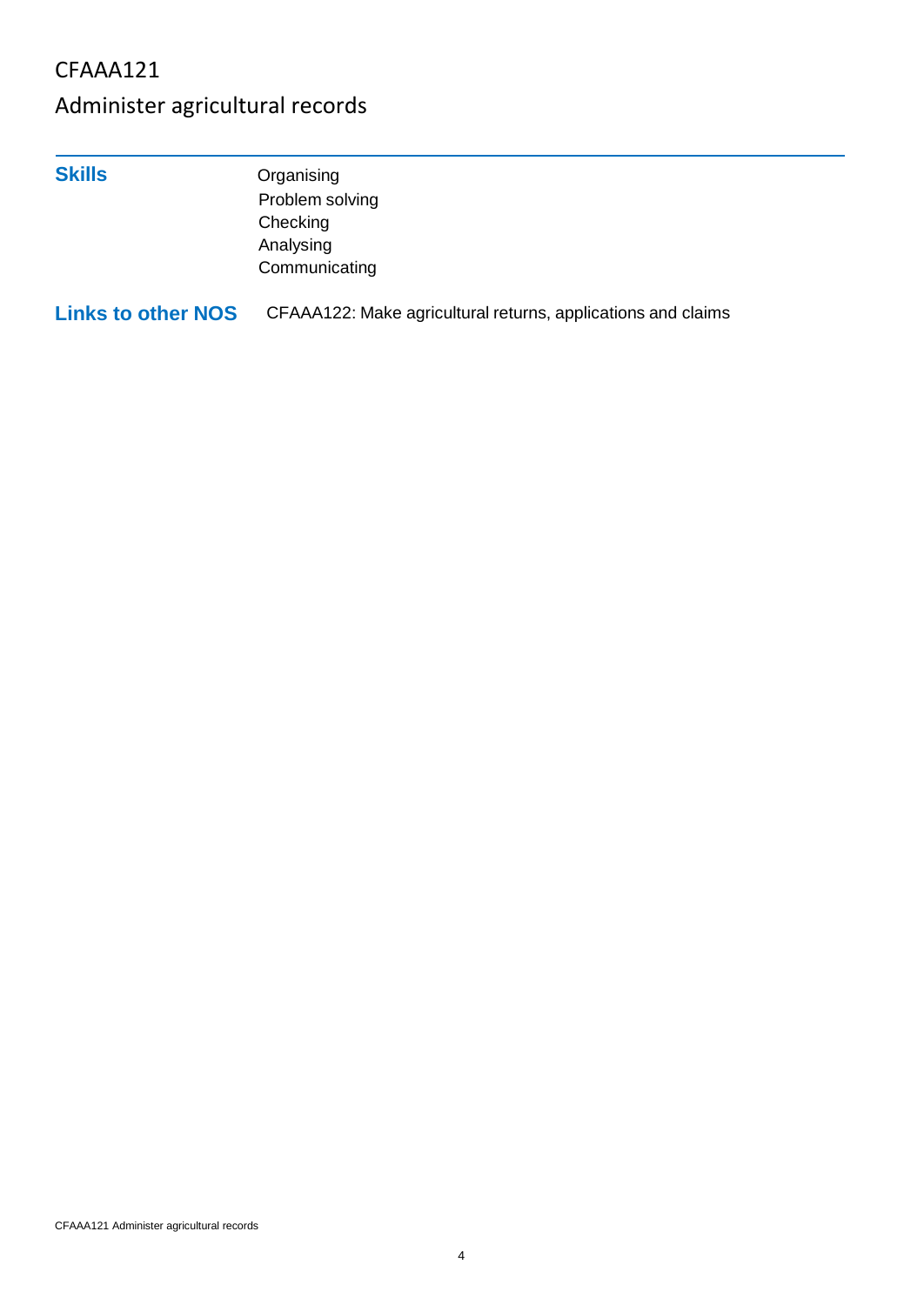## CFAAA121

# Administer agricultural records

| <b>Developed by</b>                | <b>Skills CFA</b>                                                                                                                                                 |
|------------------------------------|-------------------------------------------------------------------------------------------------------------------------------------------------------------------|
| <b>Version number</b>              | 1                                                                                                                                                                 |
| <b>Date approved</b>               | <b>July 2010</b>                                                                                                                                                  |
| <b>Indicative review</b><br>date   | <b>July 2012</b>                                                                                                                                                  |
| <b>Validity</b>                    | Current                                                                                                                                                           |
| <b>Status</b>                      | Original                                                                                                                                                          |
| <b>Originating</b><br>organisation | <b>Skills CFA</b>                                                                                                                                                 |
| <b>Original URN</b>                | CGAAA121                                                                                                                                                          |
| <b>Relevant</b><br>occupations     | Agriculture, Horticulture and Animal Car; Business, Administration and Law;<br>Agriculture; Administration; Administration and Secretarial Occupation;<br>Records |
| <b>Suite</b>                       | <b>Agricultural Administration 2010</b>                                                                                                                           |
| <b>Key words</b>                   | administer records, agriculture, agriculture records, business and<br>administration                                                                              |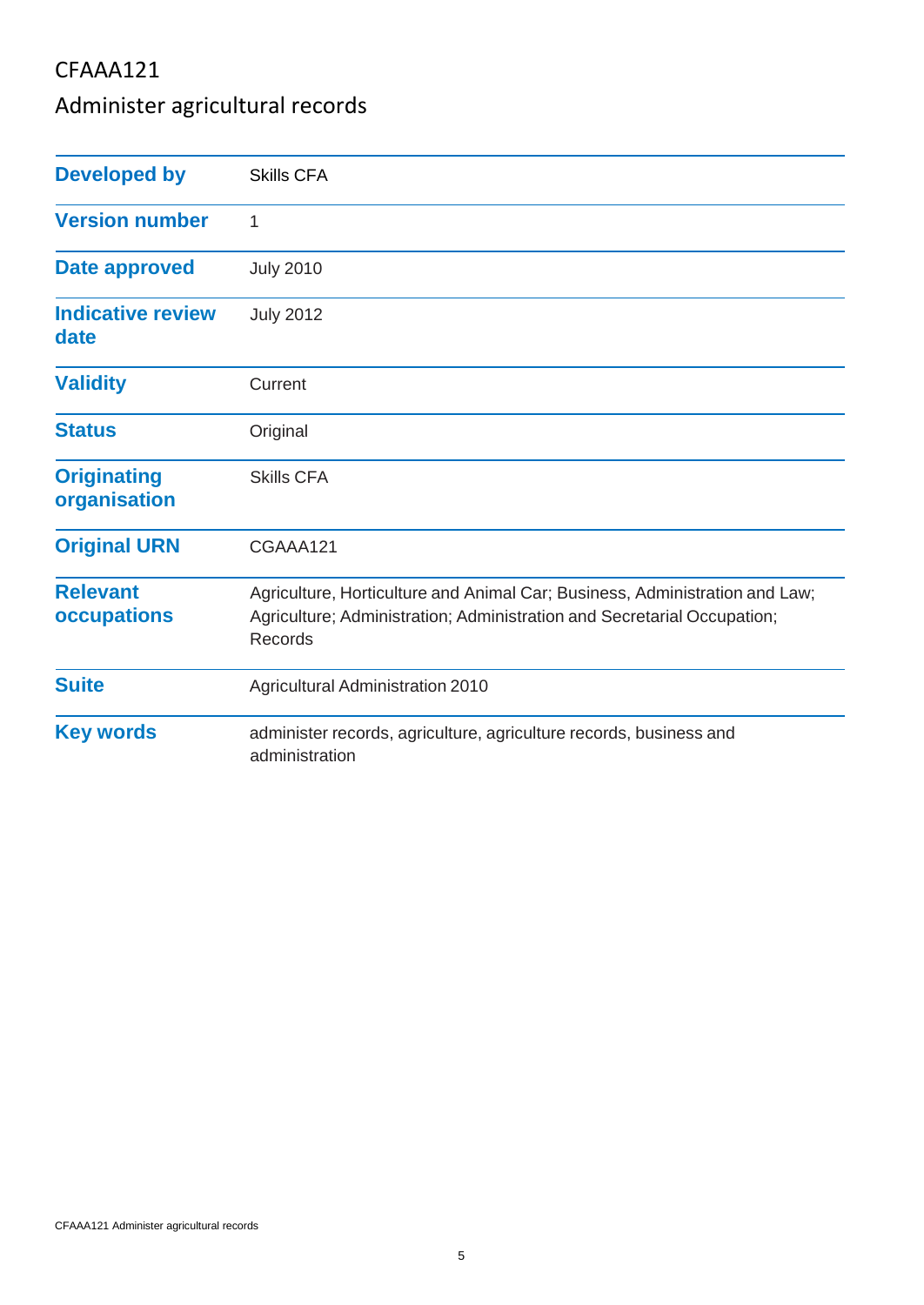

**Overview** Prepare relevant returns, applications and claims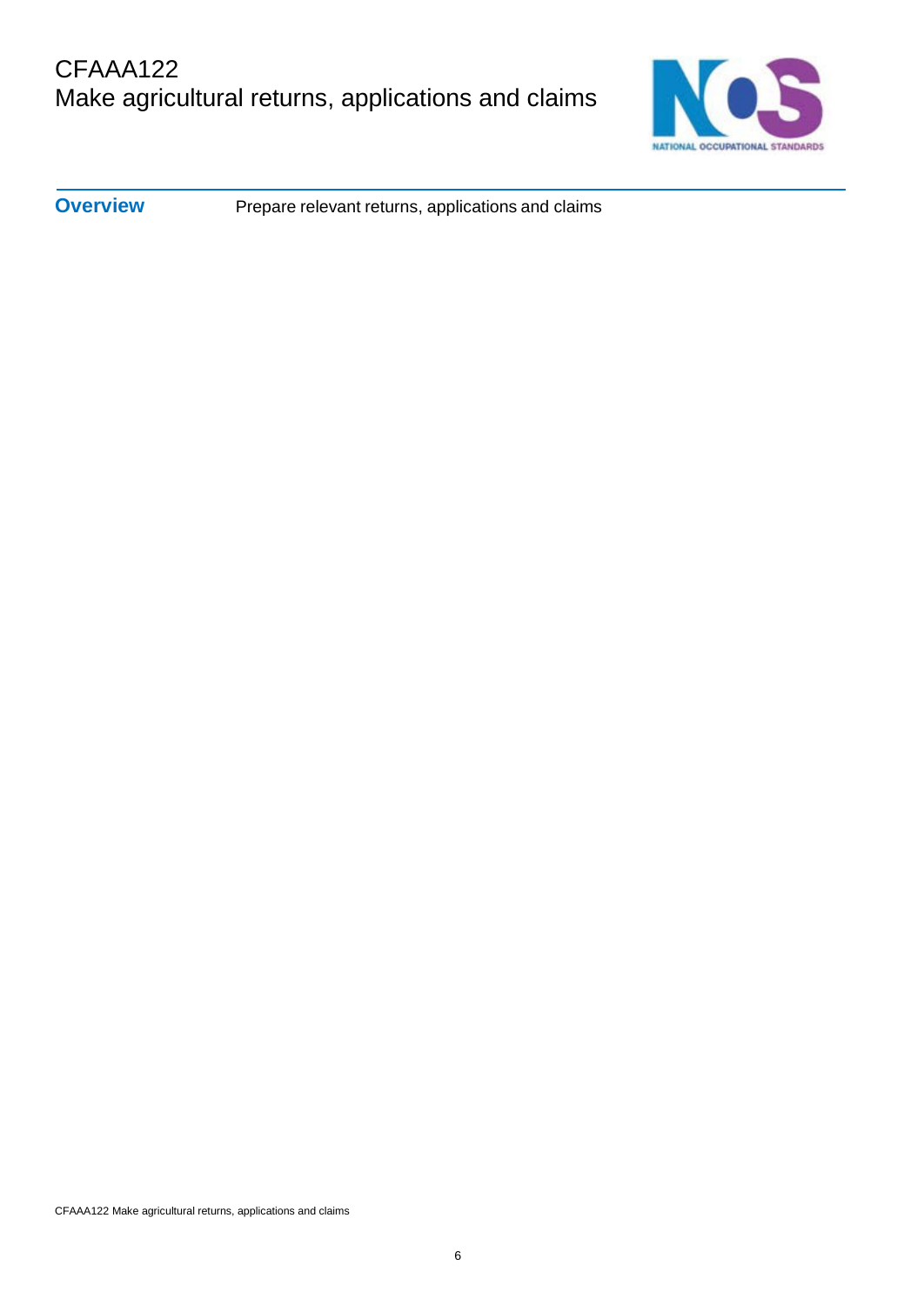## CFAAA122 Make agricultural returns, applications and claims

## **Performance criteria**

#### *You must be able to:* P1 collate information necessary to prepare the return, application or claim

- P2 prepare returns, applications and claims using correct procedures and format as required by the external agency
- P3 check information and actions as appropriate with relevant person
- P4 make sure all returns, applications or claims are signed by the appropriate person
- P5 comply with required timescales for submission
- P6 keep copies of returns, applications and claims securely and confidentially
- P7 answer any queries about the return, application or claim
- P8 monitor the progress of the return, application or claim and deal with any problems that arise
- P9 make sure payment has been received and recorded in the financial records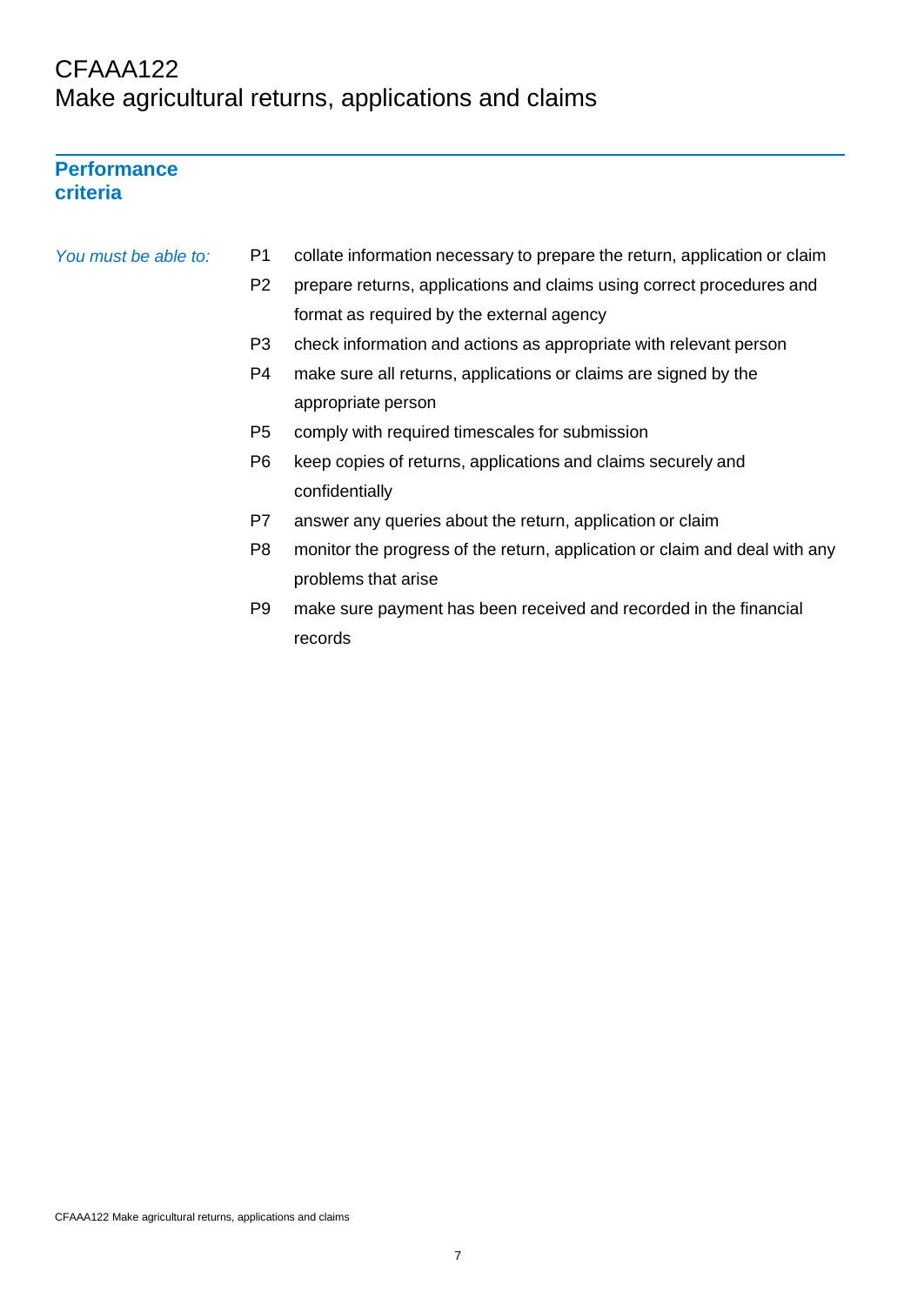## CFAAA122 Make agricultural returns, applications and claims

## **Knowledge and understanding**

*You need to know understand:*

|  |  | and K1 the administrative services that you are responsible for |
|--|--|-----------------------------------------------------------------|
|--|--|-----------------------------------------------------------------|

- K2 the policies, procedures and constraints that affect administration in your area of work
- K3 the legislation and regulations that apply to your area of work
- K4 the external agencies that operate in your area of work and their requirements
- K5 how to keep up to date with changing requirements in your area of work
- K6 where to find information on the availability of appropriate schemes, grants and subsidies
- K7 the system for claiming single payments and what information/data is needed to complete a claim
- K8 the assurance schemes that exist for your area of work and what information is required to make an application
- K9 the environmental or other grant schemes that exist for your area of work and what information is required to make an application
- K10 the timescales within which returns, applications and claims must be submitted
- K11 how to store copies of returns, applications and claims securely and maintain confidentiality
- K12 the types of problems that can arise and how to deal with them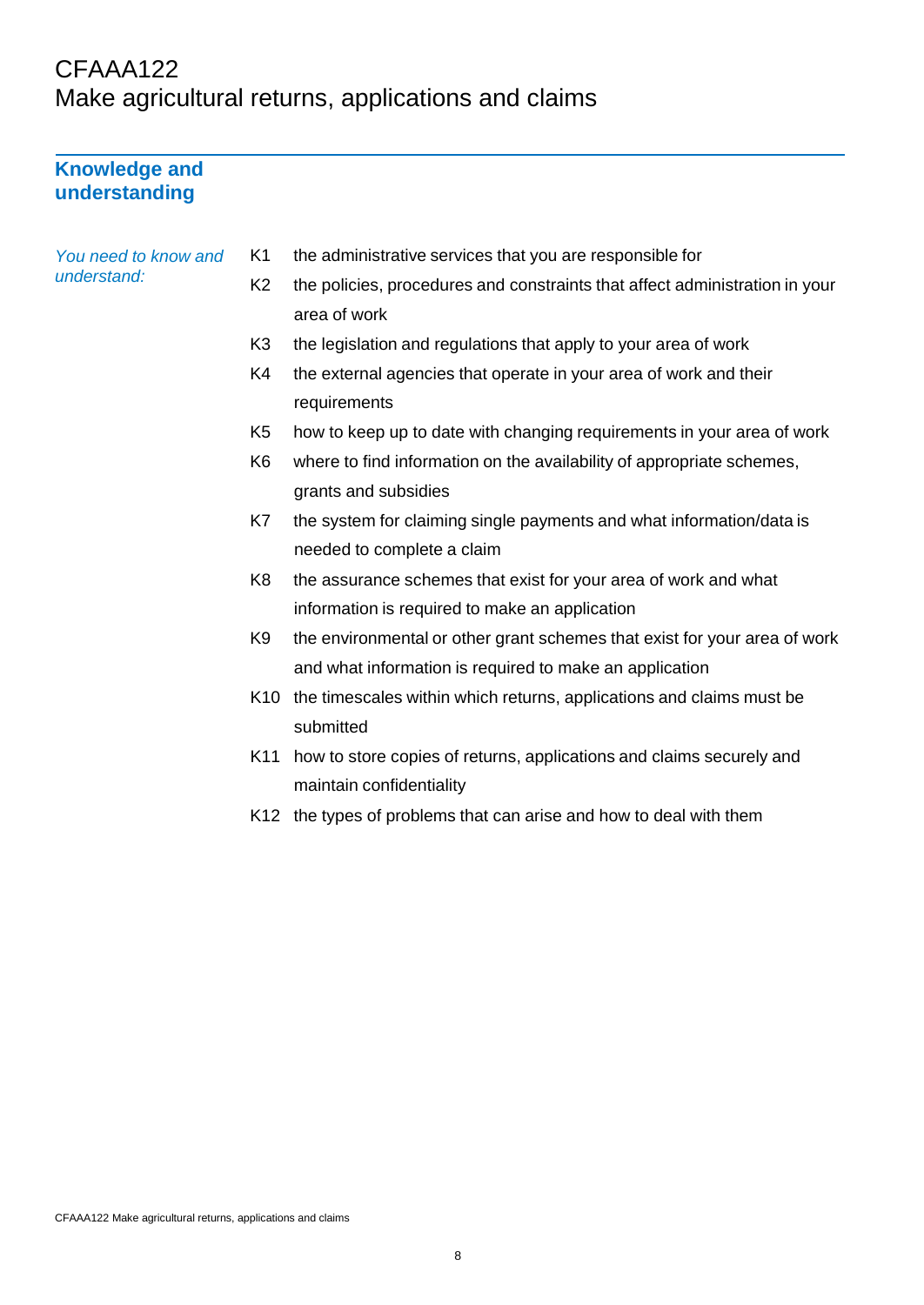## CFAAA122 Make agricultural returns, applications and claims

**Skills** organising, problem solving , checking, analysing, communicating

**Links to other NOS** CFAAA121: Administer agricultural records